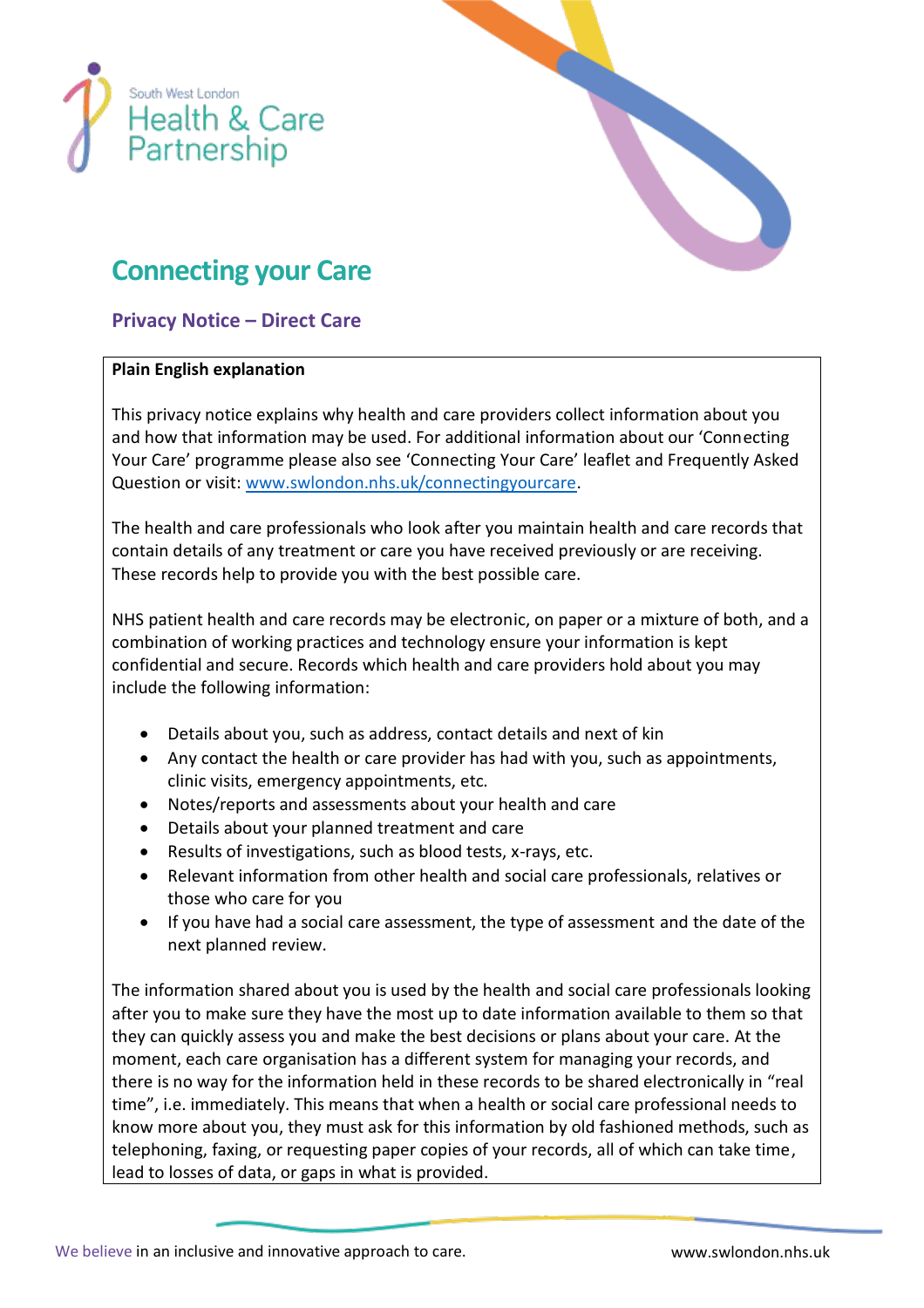Connecting your Care will introduce a new system that will provide a "connected" electronic view between each of these different systems so that the people looking after you can immediately see important information from each of the services that you use, to help them make the best decisions about your care.

We are required by law to provide you with the information in the following 9 subsections. We have also set out a list of definitions below.

| 1) Controller contact           | Dr James Ojo                                                                                           |
|---------------------------------|--------------------------------------------------------------------------------------------------------|
| details                         | South Norwood Hill Medical Centre                                                                      |
|                                 | 103 South Norwood Hill, London, SE25 6BY                                                               |
|                                 | Tel: 0208 771 0742                                                                                     |
| 2) Data Protection Officer      | <b>Brian Green</b>                                                                                     |
| contact details                 | South Norwood Hill Medical Centre                                                                      |
|                                 | 103 South Norwood Hill, London, SE25 6BY                                                               |
|                                 | Tel: 0208 771 0742<br>Information will be shared in order to facilitate "Direct Care"                  |
| 3) Purpose of the<br>processing | that is delivered to the individual - that is, where a health or                                       |
|                                 | care organisation has direct contact with a patient or service                                         |
|                                 | user in order to provide them with immediate care or                                                   |
|                                 | treatment.                                                                                             |
|                                 | Direct Patient Care is defined by the Caldicott Review in 2013                                         |
|                                 | as a clinical, social or public health activity concerned with the                                     |
|                                 | prevention, investigation and treatment of illness and the                                             |
|                                 | alleviation of suffering of individuals. It includes supporting                                        |
|                                 | individuals' ability to function and improve their participation                                       |
|                                 | in life and society. It includes the assurance of safe and high-                                       |
|                                 | quality care and treatment through local audit, the                                                    |
|                                 | management of untoward or adverse incidents, person                                                    |
|                                 | satisfaction including measurement of outcomes undertaken                                              |
|                                 | by one or more registered and regulated health or social care                                          |
|                                 | professionals and their team with whom the individual has a                                            |
|                                 | legitimate relationship for their care.                                                                |
| 4) Lawful basis for             | The processing of personal data in the delivery of direct care                                         |
| processing                      | and for providers' administrative purposes in this organisation,                                       |
|                                 | and in support of direct care elsewhere is supported under the                                         |
|                                 | following Article 6 and 9 conditions of the: Data Protection Act                                       |
|                                 | 2018/General Data Protection Regulation 2016:                                                          |
|                                 | Article $6(1)(e)$ ' necessary for the performance of a task carried                                    |
|                                 | out in the public interest or in the exercise of official                                              |
|                                 | authority'.                                                                                            |
|                                 | Article 9(2)(h) 'necessary for the purposes of preventative or                                         |
|                                 | occupational medicine for the assessment of the working                                                |
|                                 | capacity of the employee, medical diagnosis, the provision of                                          |
|                                 | health or social care or treatment or the management of health<br>or social care systems and services" |
|                                 |                                                                                                        |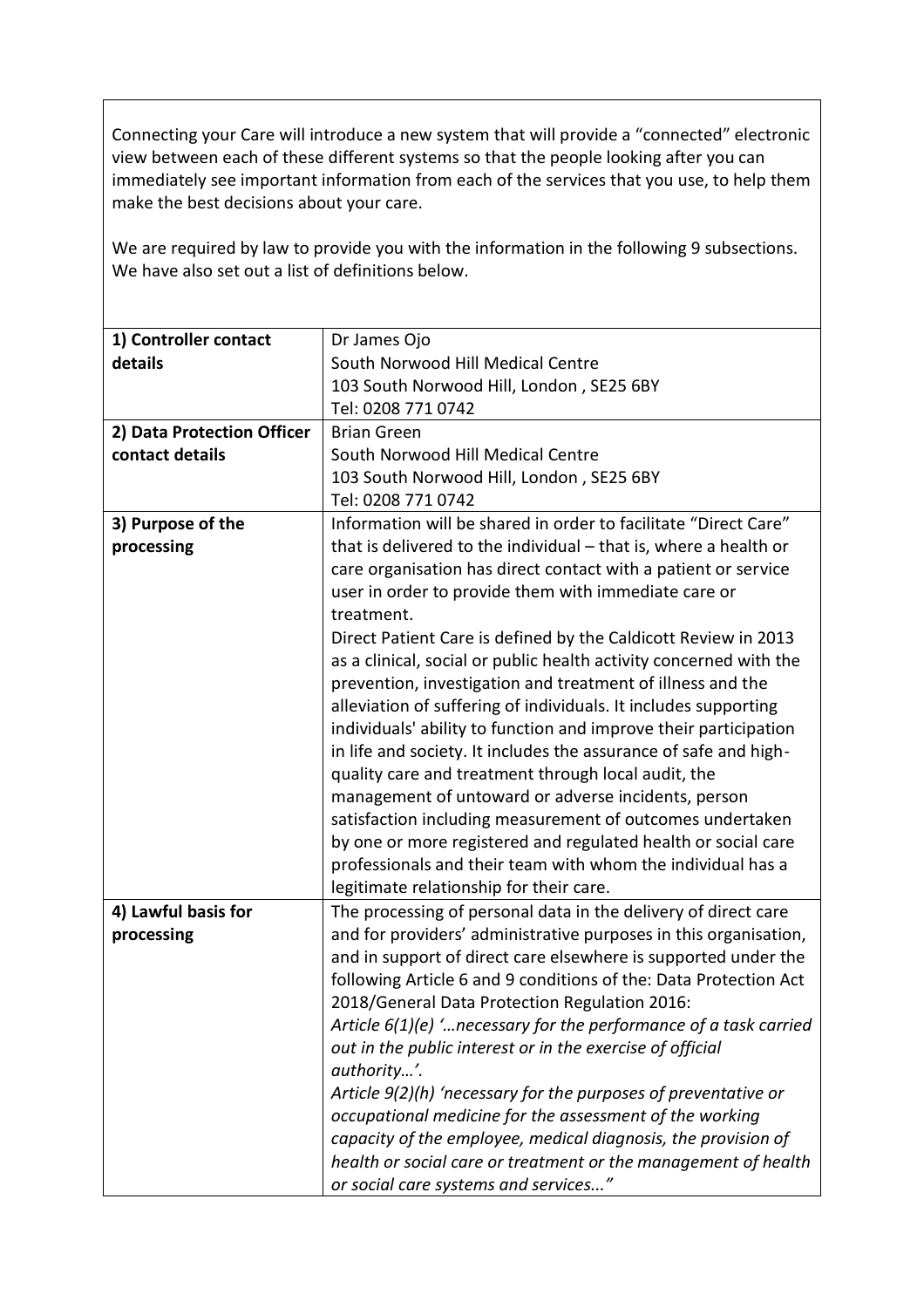|                                                                                                         | Health and social care services are under legal obligations to<br>share information for the purposes of direct care.                                                                                                                                                                                                                                                                                                                                                                                                                                                                                                                                                                                                                                          |
|---------------------------------------------------------------------------------------------------------|---------------------------------------------------------------------------------------------------------------------------------------------------------------------------------------------------------------------------------------------------------------------------------------------------------------------------------------------------------------------------------------------------------------------------------------------------------------------------------------------------------------------------------------------------------------------------------------------------------------------------------------------------------------------------------------------------------------------------------------------------------------|
|                                                                                                         | We will also recognise your rights established under UK case<br>law collectively known as the "Common Law Duty of<br>Confidentiality"*                                                                                                                                                                                                                                                                                                                                                                                                                                                                                                                                                                                                                        |
| 5) The Sources of the<br>Data and the Recipient or<br>categories of recipients of<br>the processed data | For the first part of this programme we will be connecting your<br>GP system with the local hospital, so your GP can see your<br>hospital record and health professionals in hospitals can see<br>your GP record. In some areas, where other services are<br>already sharing more information than this, then these services<br>will also be included in the first phase.<br>When other organisations are joining or there is substantial<br>change to the system you and the general public will be<br>informed or you can visit our website for an update:                                                                                                                                                                                                  |
|                                                                                                         | www.swlondon.nhs.uk/connectingyourcare.<br>Organisations in the first phase are<br>SWL GP Practices (GPs in Croydon, Merton, Kingston,<br>$\bullet$<br>Richmond, Sutton and Wandsworth boroughs)<br>Croydon Health Services NHS Trust<br>٠<br>St George's Healthcare NHS Trust<br>$\bullet$<br>Kingston Hospital NHS Foundation Trust<br>South West London and St George's Mental Health<br>Trust<br>Your Healthcare Community Interest Company<br>$\bullet$<br>Royal Borough of Kingston Adult Social Care<br>Epsom & St Helier University Hospitals<br>$\bullet$<br>London Borough of Sutton Adult Social Care<br>London Borough of Sutton Children's Community<br><b>Services</b><br>Epsom and St Helier University Hospitals Adult<br>Community Services. |
|                                                                                                         | After this first phase, we will move into Phase 2 to gradually<br>bring other care organisations on board, so your health and<br>care record will be available wherever you go in London.                                                                                                                                                                                                                                                                                                                                                                                                                                                                                                                                                                     |
| 6) Right to Opt Out                                                                                     | You have the right at any time to opt out of electronic<br>information sharing. If you decide to opt out, then no<br>information will be shared about you via this system.<br>If you would prefer your information not be shared, you will<br>need to submit an opt out form. These are available from your<br>GP Practice, the Patient Advice and Liaison Office at your local<br>hospital and can be downloaded from:<br>www.swlondon.nhs.uk/connectingyourcare.                                                                                                                                                                                                                                                                                            |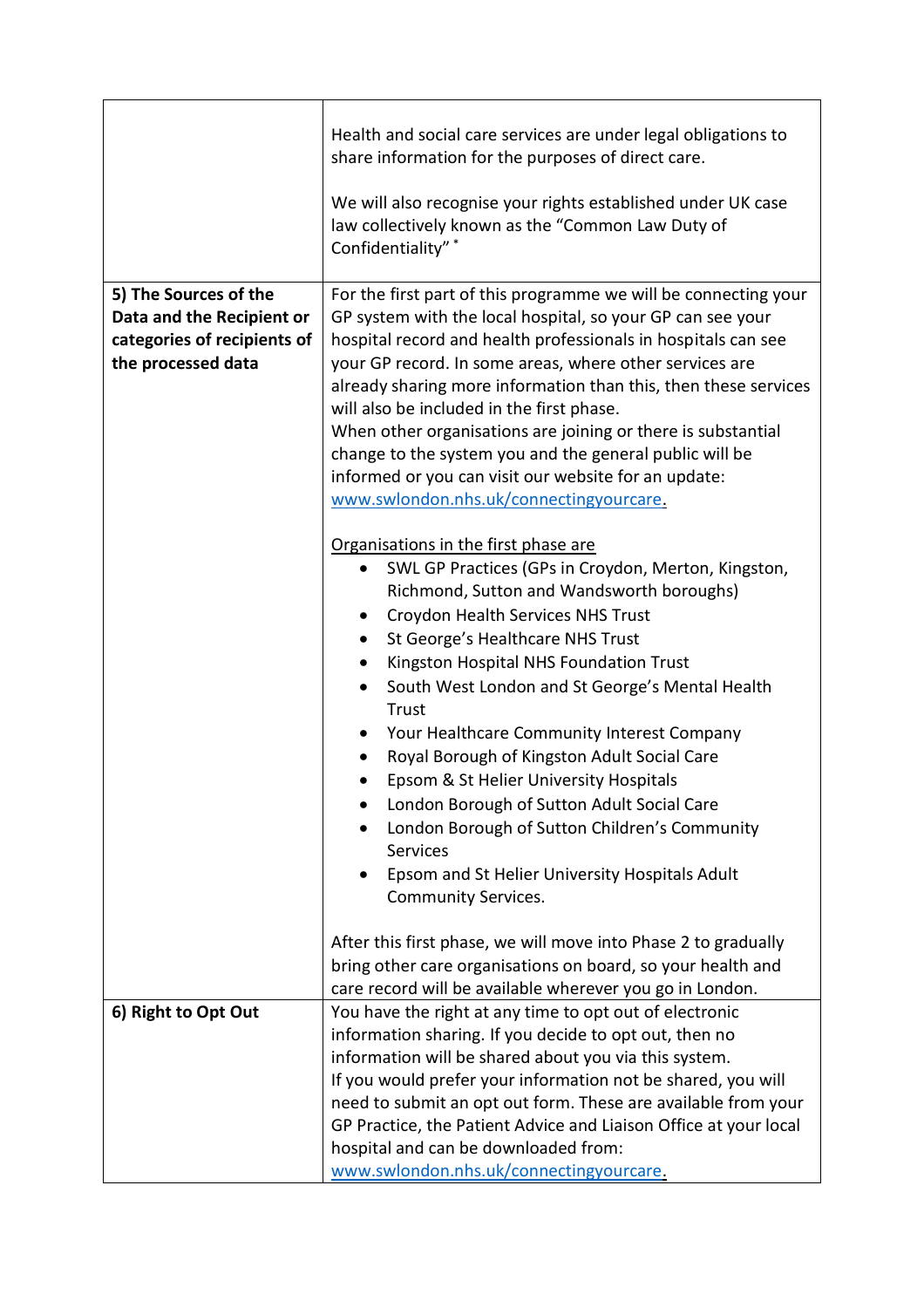|                        | Opting out of the connected-care record view will not mean          |
|------------------------|---------------------------------------------------------------------|
|                        | that your information will not be shared between the people         |
|                        | looking after you, just that it will continue to be shared as it is |
|                        | now - via phone, email, fax and letter. Therefore, your care will   |
|                        | be no different to how it is now - you will just not be able to     |
|                        | take advantage of the benefits that sharing your important          |
|                        | information quickly and "in real time" could bring you -            |
|                        | especially in emergency situations.                                 |
|                        | You will need to tell each health and care professional looking     |
|                        | after you about your medical history, your treatment, allergies     |
|                        | and medications at every appointment or hospital visit.             |
|                        | Decisions about your care may take longer and appointments          |
|                        | and tests may be repeated.                                          |
|                        | If you have any questions or concerns regarding the                 |
|                        | information held about you or the use of your information,          |
|                        | please visit:                                                       |
|                        | www.swlondon.nhs.uk/connectingyourcare or contact us at:            |
|                        | Email: connectingyourcare@swlondon.nhs.uk.                          |
|                        | Phone: 020 3688 3100                                                |
|                        |                                                                     |
| 7) Rights to object    | You have the right to object to some or all the information         |
|                        | being processed under Article 21 GDPR. Please see section 6 of      |
|                        | this privacy notice or alternatively, contact the Data Protection   |
|                        | Officer at your care provider for more information. You should      |
|                        | be aware that this is a right to raise an objection which will be   |
|                        | considered; this is not the same as having an absolute right to     |
|                        | have your wishes granted in every circumstance.                     |
|                        |                                                                     |
| 8) Right to access and | You have the right to see the data that is being shared about       |
| correct                | you. This is known as 'the right of subject access'. You can        |
|                        | make a request for this information from a provider.                |
|                        | If your health or care provider holds information about you,        |
|                        | and you make a subject access request they will:                    |
|                        | Give you a description of it                                        |
|                        | Tell you why it is being held                                       |
|                        | Tell you who it could be shared with<br>٠                           |
|                        | Let you have a copy of the information in an intelligible           |
|                        | form.                                                               |
|                        |                                                                     |
|                        | If you would like to make a 'subject access request', you will      |
|                        | need to contact your health or care provider's Data Protection      |
|                        | Officer in writing.                                                 |
|                        | There is no right to have accurate medical records deleted          |
|                        | except when ordered by a Court of Law.                              |
|                        |                                                                     |
| 8) Retention period    | The data will be retained in line with the law and national         |
|                        | guidance. https://digital.nhs.uk/article/1202/Records-              |